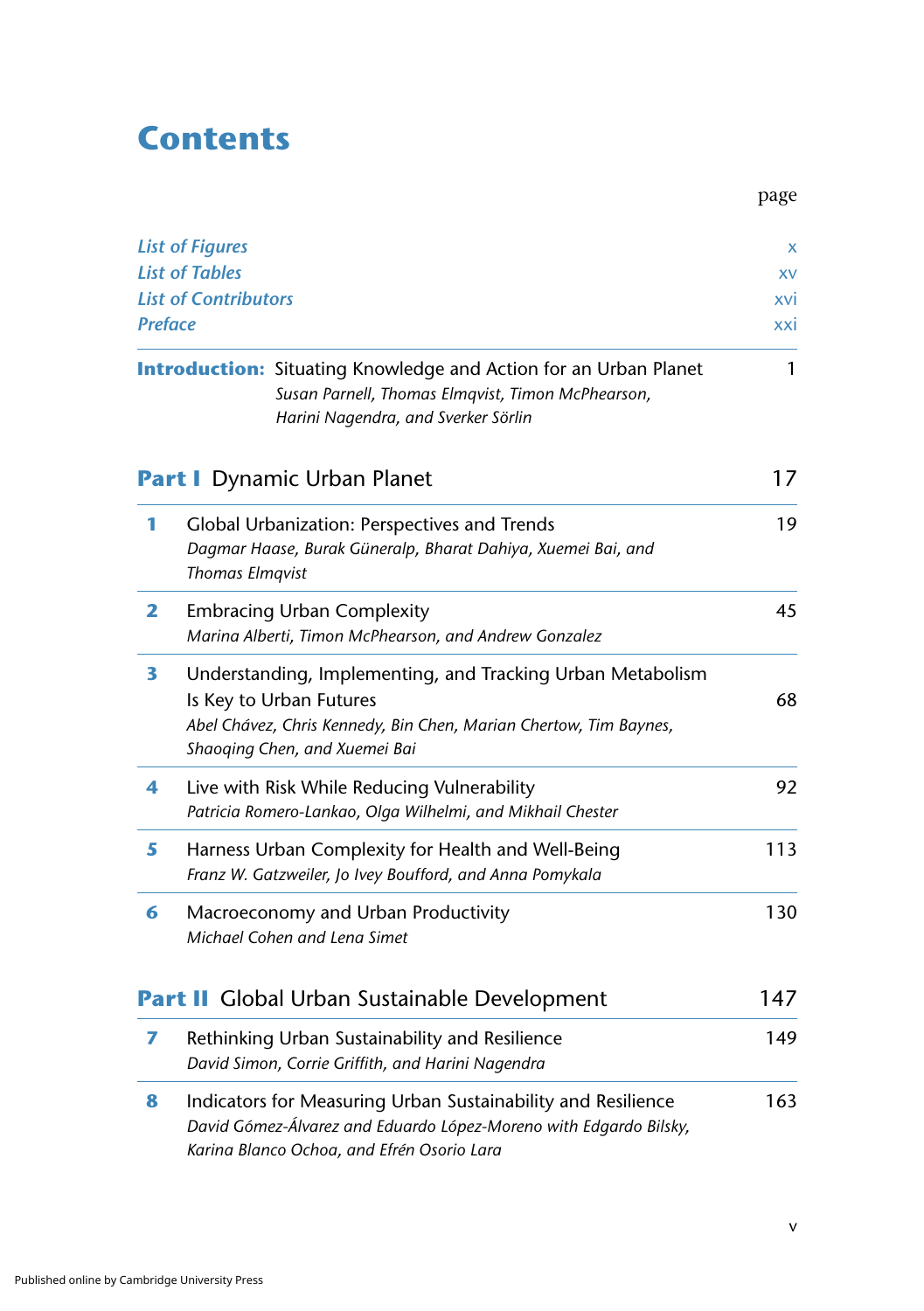

| 9  | The UN, the Urban Sustainable Development Goal, and<br>the New Urban Agenda<br>Andrew Rudd, David Simon, Maruxa Cardama, Eugénie L. Birch, and Aromar Revi                                                                                                                                      | 180 |
|----|-------------------------------------------------------------------------------------------------------------------------------------------------------------------------------------------------------------------------------------------------------------------------------------------------|-----|
| 10 | Utilizing Urban Living Laboratories for Social Innovation<br>Sandra Naumann, McKenna Davis, Michele-Lee Moore, and Kes McCormick                                                                                                                                                                | 197 |
| 11 | Can Big Data Make a Difference for Urban Management?<br>Ulrich Mans, Sarah Giest, and Thomas Baar                                                                                                                                                                                               | 218 |
| 12 | Collaborative and Equitable Urban Citizen Science<br>Karen MacClune, Kanmani Venkateswaran, Bolanle Wahab, Sascha Petersen,<br>Nivedita Mani, Bijay Kumar Singh, and Ajay Kumar Singh                                                                                                           | 239 |
|    | <b>Part III</b> Urban Transformations to Sustainability                                                                                                                                                                                                                                         | 261 |
| 13 | Sustainability Transformation Emerging from Better Governance<br>Patricia Romero-Lankao, Niki Frantzeskaki, and Corrie Griffith                                                                                                                                                                 | 263 |
| 14 | To Transform Cities, Support Civil Society<br>Niki Frantzeskaki, Adina Dumitru, Julia Wittmayer, Flor Avelino, and<br>Michele-Lee Moore                                                                                                                                                         | 281 |
| 15 | Governing Urban Sustainability Transformations: The New Politics of<br><b>Collaboration and Contestation</b><br>Sarah Burch, Sara Hughes, Patricia Romero-Lankao, and Heike Schroeder                                                                                                           | 303 |
| 16 | Seeds of the Future in the Present: Exploring Pathways<br>for Navigating Towards "Good" Anthropocenes<br>Laura M. Pereira, Elena Bennett, Reinette (Oonsie) Biggs, Garry Peterson,<br>Timon McPhearson, Albert Norström, Per Olsson, Rika Preiser, Ciara<br>Raudsepp-Hearne, and Joost Vervoort | 327 |
|    | <b>Part IV</b> Provocations from Practice                                                                                                                                                                                                                                                       |     |
| 17 | Sustainability, Karachi, and Other Irreconcilables<br><b>Mahim Maher</b>                                                                                                                                                                                                                        | 353 |
| 18 | What Knowledge Do Cities Themselves Need?<br>Robert McDonald                                                                                                                                                                                                                                    | 357 |
| 19 | Banksy and the Biologist: Redrawing the Twenty-First Century City<br>Debra Roberts                                                                                                                                                                                                              | 359 |
| 20 | Every Community Needs a Forest of Imagination<br><b>Andrew Grant</b>                                                                                                                                                                                                                            | 362 |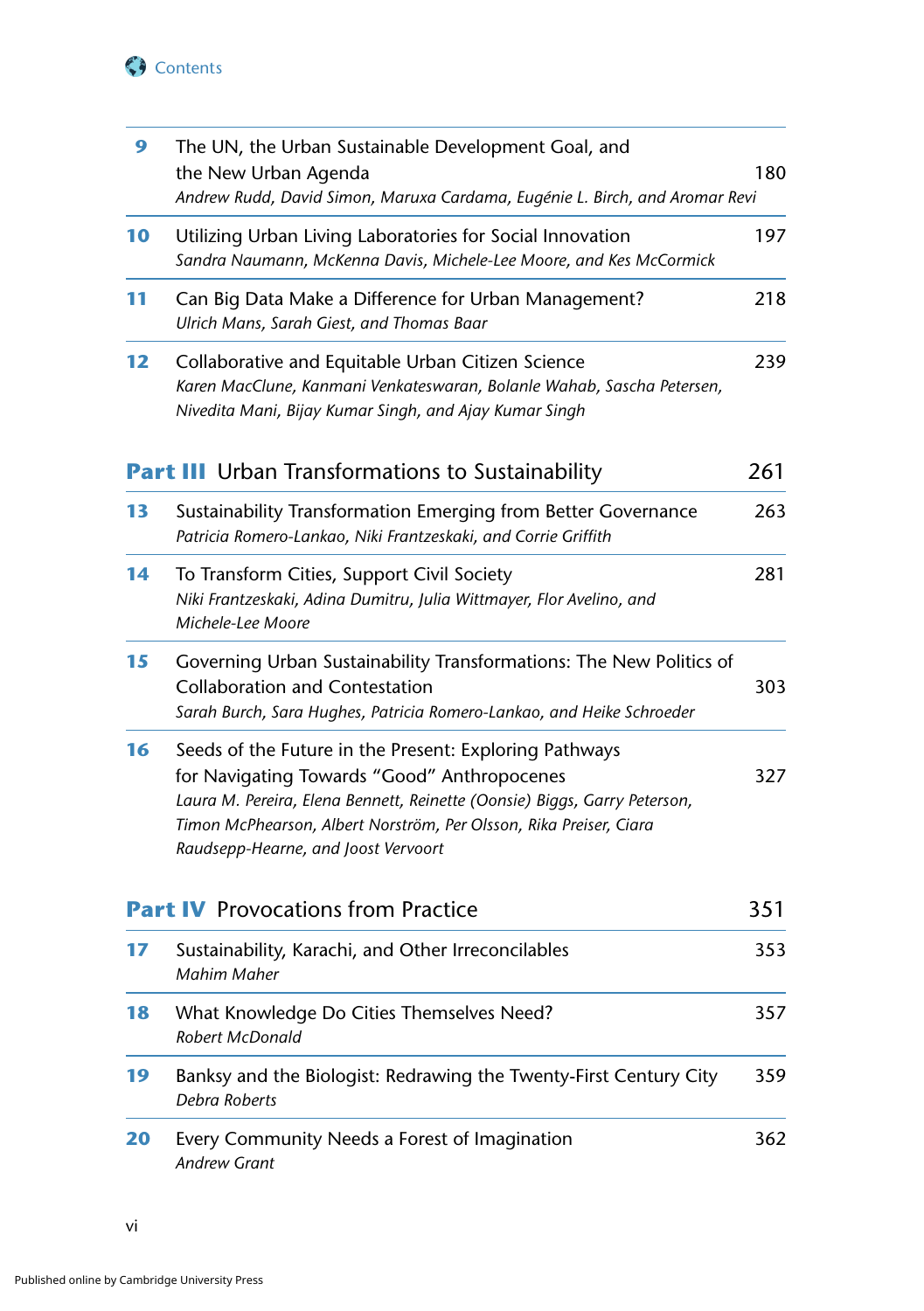

| 21 | How Can We Shift from an Image-Based Society to a<br>Life-Based Society?<br>Cecilia Herzog                                                                | 365 |
|----|-----------------------------------------------------------------------------------------------------------------------------------------------------------|-----|
| 22 | A Chimera Called "Smart Cities"<br><b>Gurbir Singh</b>                                                                                                    | 368 |
| 23 | Beyond Fill-in-the-Blank Cities<br>Cristina Rumbaitis del Rio                                                                                             | 371 |
| 24 | Persuading Policy-Makers to Implement Sustainable City Plans<br>Pengfei Xie                                                                               | 374 |
| 25 | To Live or Not to Live: Urbanization and the Knowledge Worker<br>Takeshi Takama                                                                           | 376 |
| 26 | City Fragmentation and the Commons<br>Anna Dietzsch                                                                                                       | 379 |
| 27 | Cities as Global Organisms<br>Oliver Hillel and Manuela Gervasi                                                                                           | 384 |
| 28 | From Concrete Structures to Green Diversity: Ecological<br>Landscape Design for Restoring Urban Nature and Children's Play<br>Keitaro Ito and Tomomi Sudo | 386 |
| 29 | Building Cities: A View from India<br>Radhika Khosla                                                                                                      | 388 |
| 30 | The False Distinctions of Socially Engaged Art and Art<br><b>Todd Lester</b>                                                                              | 391 |
| 31 | Overcoming Inertia and Reinventing "Retreat"<br>Andrew Revkin                                                                                             | 394 |
| 32 | Money for Old Rope: The Risks of Finance Taking Over<br>the New Urban Agenda<br><b>Richard Friend</b>                                                     | 397 |
| 33 | Aesthetic Appreciation of Tagging<br>Emma Arnold                                                                                                          |     |
| 34 | Understanding Arab Cities: From National to Local<br>Huda Shaka                                                                                           | 404 |
| 35 | Who Can Implement the Sustainable Development<br><b>Goals in Urban Areas?</b><br>David Satterthwaite                                                      | 408 |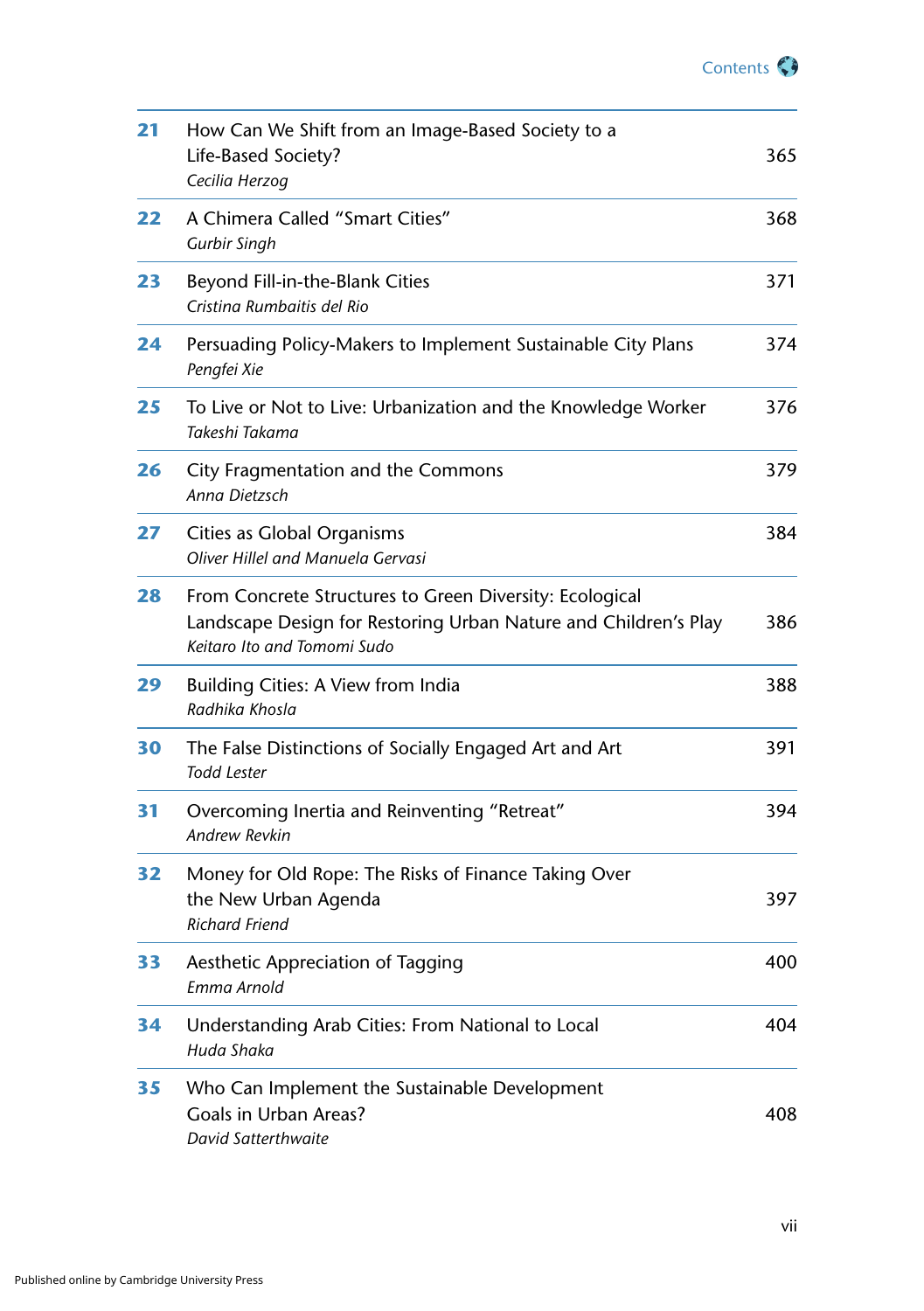

| 36 | Achieving Sustainable Cities by Focusing on the Urban<br>Underserved: An Action Agenda for the Global South<br>Anjali Mahendra and Victoria Beard | 411 |
|----|---------------------------------------------------------------------------------------------------------------------------------------------------|-----|
| 37 | The Rebellion of Memory<br>Lorena Zárate                                                                                                          | 417 |
| 38 | Cities Don't Need "Big" Data - They Need Innovations<br>That Connect to the Local<br><b>Mary Rowe</b>                                             | 420 |
| 39 | Digital Urbanization and the End of Big Cities<br>Gora Mboup                                                                                      | 422 |
| 40 | The Art of Engagement / Activating Curiosity<br><b>Mary Miss</b>                                                                                  | 425 |
| 41 | Nairobi's Illegal City-Makers<br>Lorraine Amollo Ambole                                                                                           | 428 |
| 42 | Active Environmental Citizens with Receptive Government<br><b>Officials Can Enact Change</b><br>Kate Scherer and Umamah Masum                     | 430 |
| 43 | The Sea Wall<br><b>Paul Downton</b>                                                                                                               | 433 |
| 44 | Academics and Nonacademics: Who's Who in Changing<br>the Culture of Knowledge Creation?<br>Kareem Buyana                                          | 436 |
| 45 | Private Fears in Public Spaces<br>Lesley Lokko                                                                                                    | 440 |
| 46 | Leadership: Science and Policy as Uncomfortable Bedfellows<br><b>Thomas Tang</b>                                                                  | 443 |
| 47 | Sketches of an Emotional Geography Towards a New Citizenship<br>Diana Wiesner                                                                     | 445 |
| 48 | The Shift in Urban Technology Innovation from Top-Down<br>to Bottom-Up Sources<br>Reyhaneh Vahidian                                               | 451 |
| 49 | Greening Cities: Our Pressing Moral Imperative<br><b>Troy Pickard</b>                                                                             | 453 |